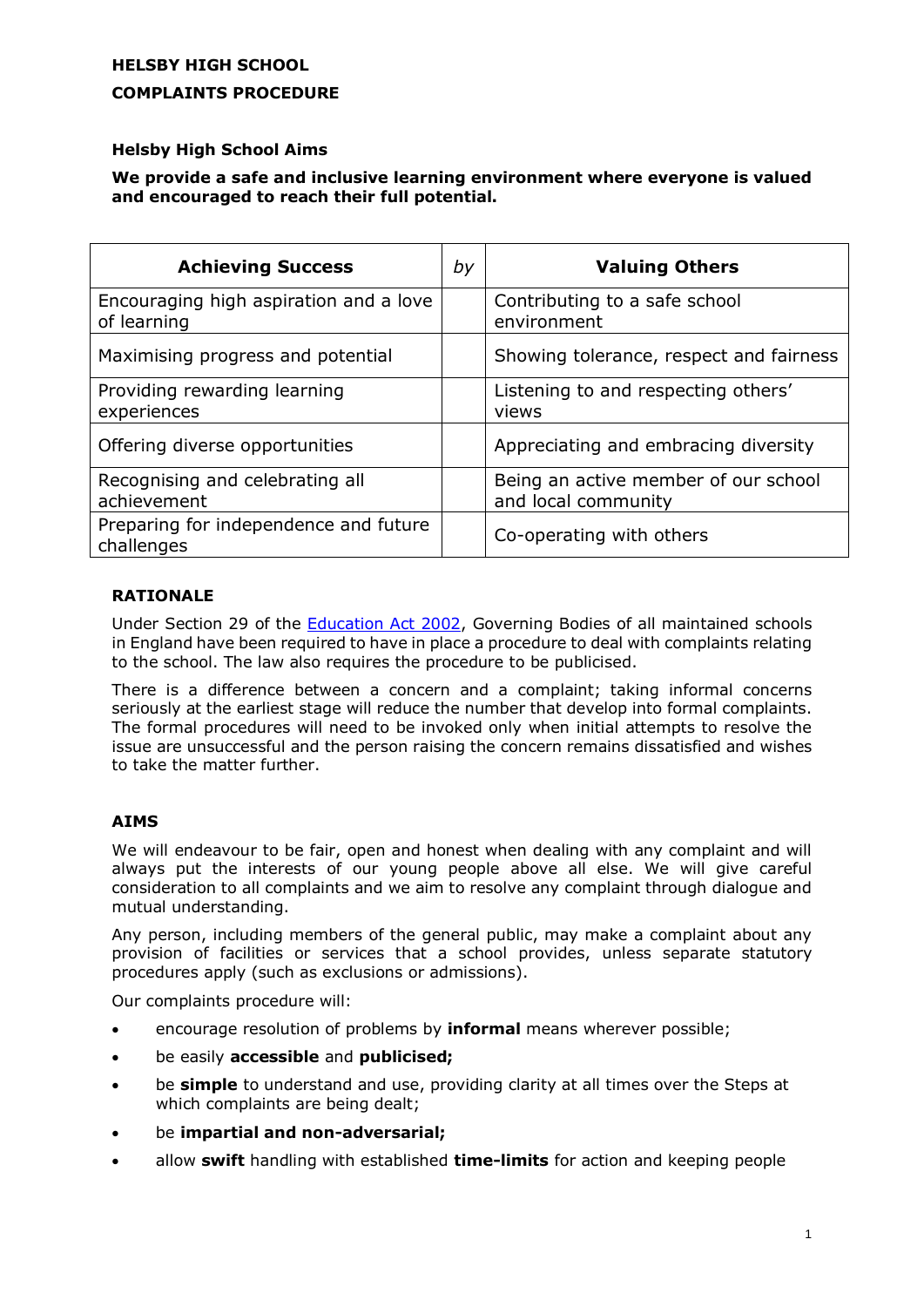#### **COMPLAINTS PROCEDURE**

informed of the progress;

- ensure a full and **fair** investigation by an independent person where necessary;
- respect **confidentiality;**
- address all the points at issue and provide an **effective** response and **appropriate**  redress;
	- provide **information** to the school's senior leadership team and governors so that services can be improved.

#### **GUIDELINES**

For a general complaint:

- **Step 1** If a parent is concerned about anything to do with the education or support that we are providing at our school, they should, in the first instance, discuss the matter with their child's Head of Department (HoD) / Progress & Pastoral Leader (PPL); most matters of concern can be resolved positively in this way. All conversations and agreed outcomes should be recorded in writing and filed appropriately. All teachers work very hard to ensure that each child is happy at school, and is making good progress; they naturally want to know if there is a problem, so that they can take action before it seriously affects the child's progress.
- **Step 2** Where a parent feels that a situation has not been resolved through contact with the HoD/PPL, they should make an appointment to discuss it with the Assistant Headteacher (AHT) /Deputy Headteacher (DHT) linked to the department or year. The AHT/DHT will consider all matters of concern very seriously and investigate each case thoroughly. Most complaints would normally be resolved at this stage.
- **Step 3** Where a parent feels that a situation has not been resolved through contact with the AHT/DHT, they should make an appointment to discuss it with the Headteacher. The Headteacher will consider all matters of concern very seriously and investigate each case thoroughly.
- **Step 4** Only when an informal complaint fails to be resolved by the Headteacher should a formal complaint be made to the governing body. This complaint must be made in writing, stating the nature of the complaint, who has been spoken to already and the preferred outcome. The parent should send this written complaint to the chair of governors via the clerk to governors in school.

#### **For a complaint about the Headteacher:**

- **Step 1** If a parent is concerned about anything to do with the behaviour, leadership or management of the Headteacher, they should, in the first instance, discuss the matter with the Headteacher; most matters of concern can be resolved positively in this way.
- **Step 2** Where a parent feels that a situation has not been resolved through contact with the Headteacher, or that their concern is of a sufficiently serious nature, they should make an appointment to discuss it with the chair of the governing body. The chair will consider all matters of concern very seriously and investigate each case thoroughly. Most complaints would normally be resolved at this stage.
- **Step 3** Only when an informal complaint fails to be resolved by the chair should a formal complaint be made to the governing body. This complaint must be made in writing, stating the nature of the complaint, who has been spoken to already and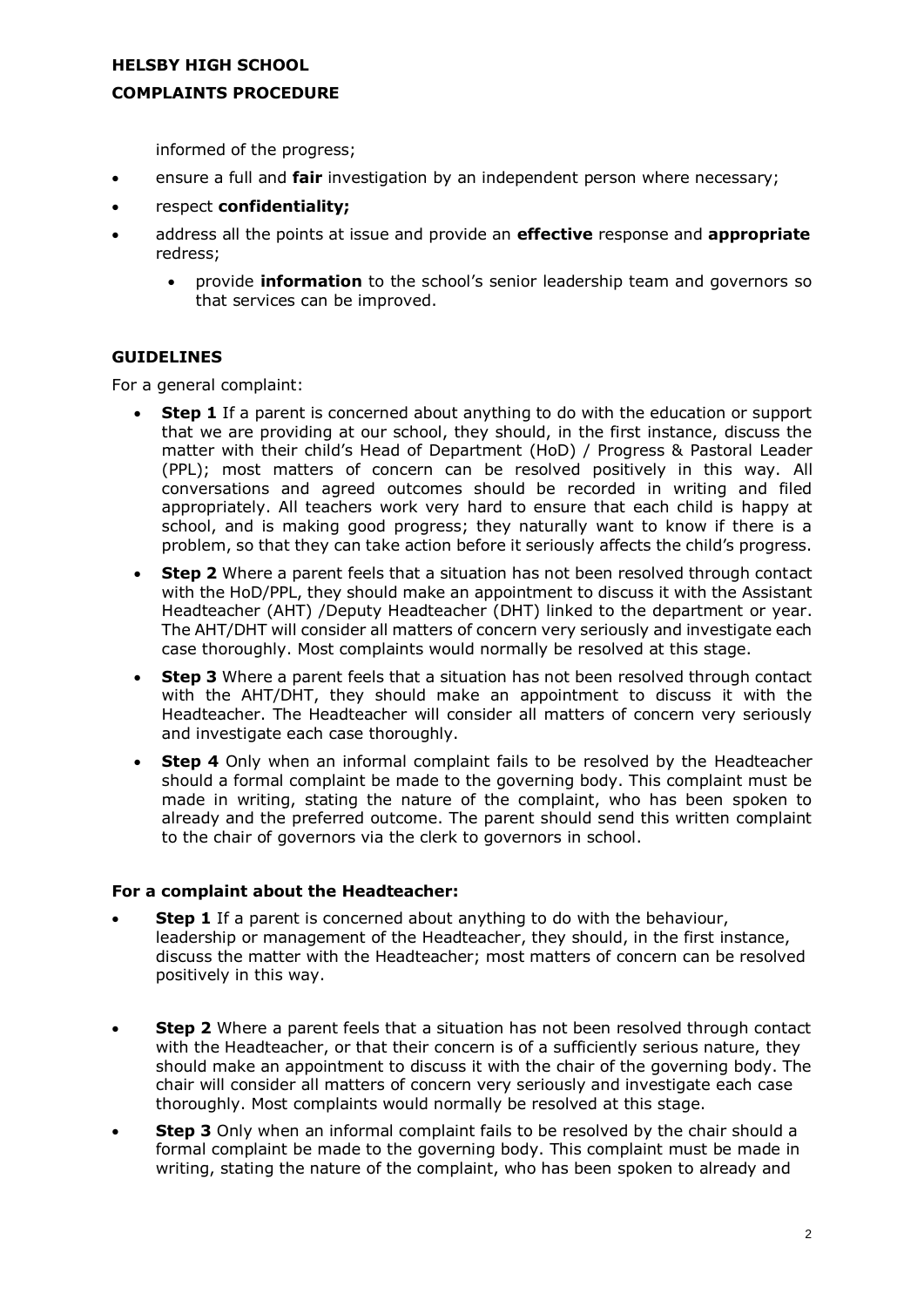# **HELSBY HIGH SCHOOL COMPLAINTS PROCEDURE**

the preferred outcome. The parent should send this written complaint to the governing body via the clerk to the governors.

## **Complaints against chairs of governors**

- In the event of a formal complaint being made against the Chair of Governors, the complaint will be reviewed by a Grievance Panel/Hearings Committee of the Governing Body. The school should seek guidance on this process from an Education Officer. The Committee will decide if the complaint has merit by reviewing the written information and will make any recommendations it feels appropriate to enable resolution of the matter. The outcomes will be communicated in writing within ten working school days to both sides by the Chair of the Panel, with reasons for the outcomes given.
- The Review should normally take place within ten working school days of receipt of the request. If this is not possible, the complainant will be informed of the review date.
- Under this complaints procedure there is no further stage for a complaint against the Chair of Governors.

## **Complaints against governors**

 A formal complaint against a governor other than the Chair should be referred to the Chair, who will investigate and then decide on any appropriate action. In extreme cases this might include making a recommendation to the Governing Body about possible suspension (See A Governor's Guide to the Law).

## **Governing body complaints committee**

- The governing body must consider all written complaints **within 21 school working days** of receipt.
- The chair of governors will nominate a governor to co-ordinate the procedure and will appoint a **complaints panel** consisting of 3 governors who are not employees of the school. The nominated co-ordinator will chair the complaints panel.
- The co-ordinator will arrange a meeting of the complaints panel to discuss the complaint and will invite the person making it to attend the meeting so that they can explain the complaint in more detail. The school will give the complainant at least five days' notice of the meeting. If the complainant cannot attend the suggested date, a further date will be set. If the complainant does not attend the second date, a third and final date will be set, at which time the meeting will proceed without the complainant present.
- The Headteacher will write a report addressing the complaint and ensure that the complaints panel members and the complainant receive a copy 4 days before the meeting. (If it is a complaint about the Headteacher, the Chair of Governors will write the report).

The complainant is invited to write a report addressing the issue and must ensure that the complaints panel members and the Headteacher (or Chair of Governors) receives a copy 2 days before the meeting. Other written evidence will not be accepted at the meeting, except in exceptional circumstances.

## **Check list for a panel hearing**

The panel must take the following points into account:

the hearing is as informal as possible;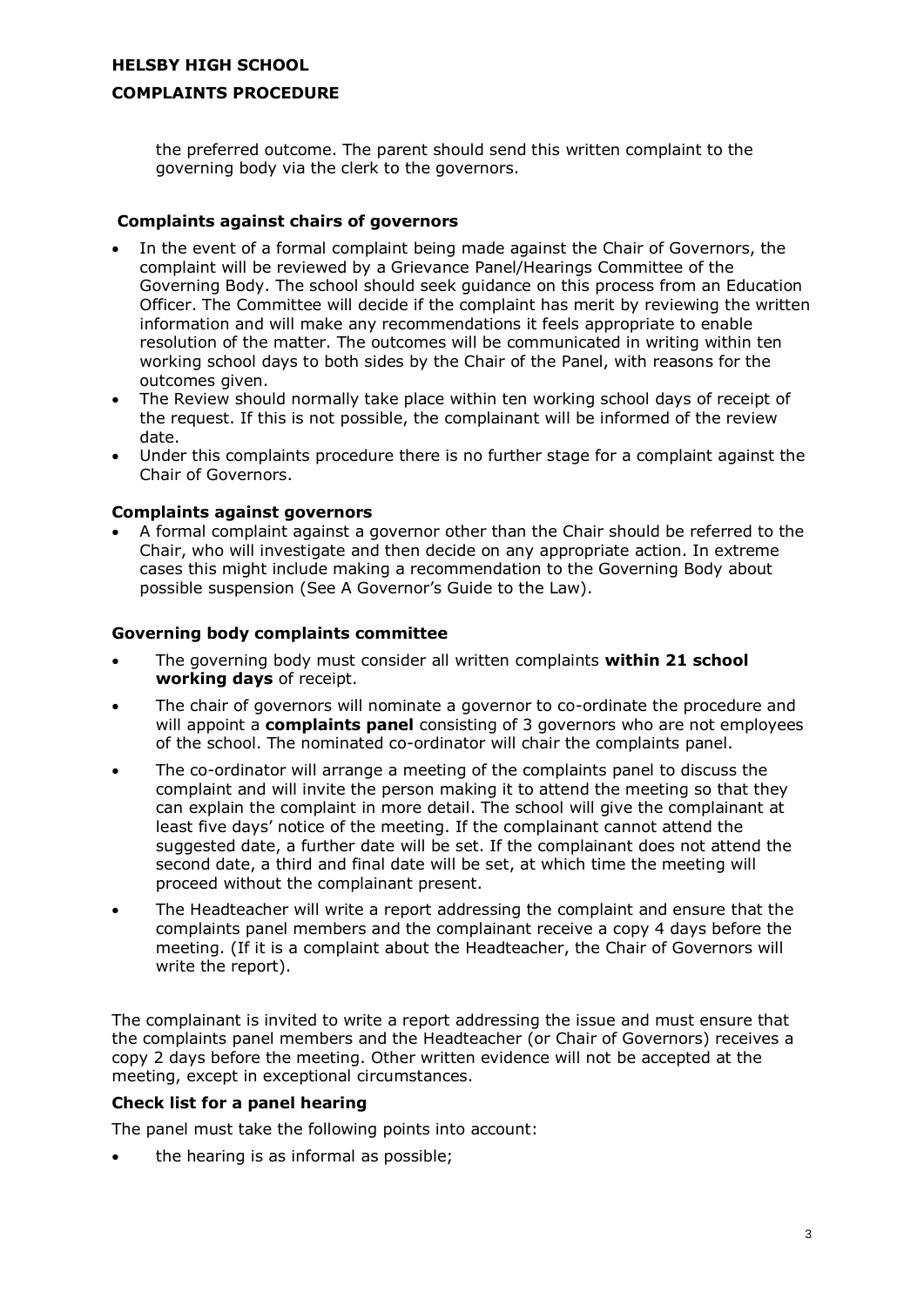## **COMPLAINTS PROCEDURE**

- after introductions, the complainant is invited to explain their complaint (with the support of parent partnership or other advocate if required);
- the panel members and Headteacher (or Chair of Governors) may ask questions;
- the Headteacher (or Chair of Governors) is then invited to explain the school's actions (with support of other SLT or staff as appropriate or other supporter if required);
- the panel members or complainant may ask questions;
- the complainant is then invited to sum up their complaint;
- the Headteacher (or Chair of Governors) is then invited to sum up the school's actions and response to the complaint;
- the chair of the panel explains that both parties will hear from the panel within 5 working days;
- both parties leave the meeting while the panel decides on the issues.
- a written record of the meeting will be made by the Clerk to the Governing Body

When the panel has fully investigated the complaint, the chair of the panel, on behalf of the governing body, will write to the complainant confirming the outcome of the complaint and any agreed action to be taken. The panel can:

- dismiss the complaint in whole or in part;
- uphold the complaint in whole or in part;
- decide on appropriate action to be taken to resolve the complaint;
- recommend changes to the school's systems or procedures to ensure that problems of a similar nature do not recur.

## **Investigating Complaints**

**At each stage**, the person investigating the complaint should make sure that they:

- establish **what** has happened so far, and **who** has been involved;
- clarify the nature of the complaint and what remains unresolved;
- meet with the complainant or contact them;
- clarify what the complainant feels would put things right;
- interview those involved in the matter and/or those complained of, allowing them to be accompanied if they wish;
- conduct the interview with an open mind and be prepared to persist in the questioning;
- keep notes of the interview.

## **Matters Outside the Scope of a Complaints Procedure**

The **exceptions** listed below, for which there are separate (statutory) procedures, will not be dealt with via the school complaints procedure: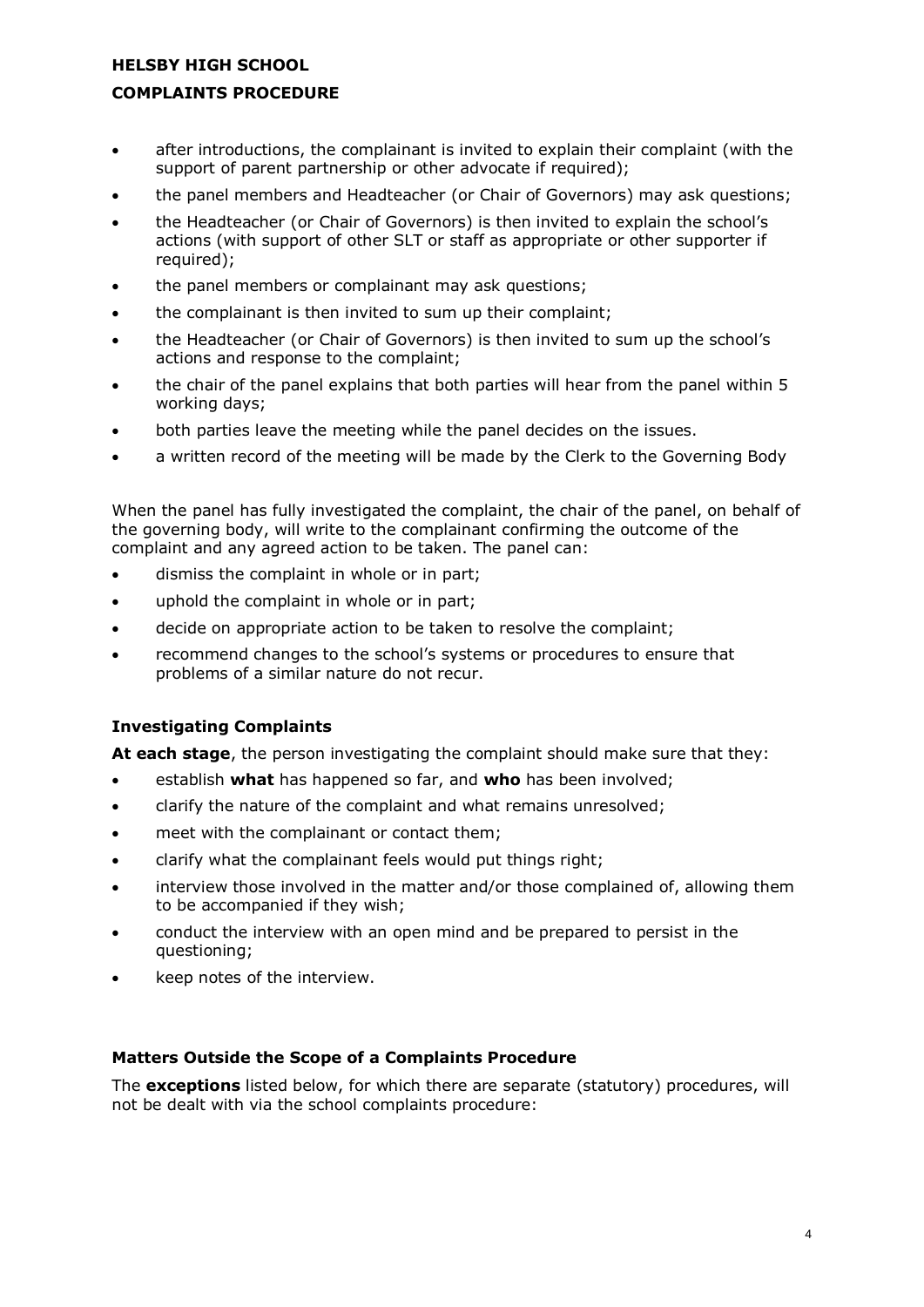## **COMPLAINTS PROCEDURE**

| Exception                                                                                                                                                                                 | Who to Contact                                                                                                                                                                                                                                                                                                                                                                                                       |
|-------------------------------------------------------------------------------------------------------------------------------------------------------------------------------------------|----------------------------------------------------------------------------------------------------------------------------------------------------------------------------------------------------------------------------------------------------------------------------------------------------------------------------------------------------------------------------------------------------------------------|
| Admissions to schools<br>Statutory assessments of Special<br>Educational Needs (SEN)<br>School re-organisation proposals<br>Matters likely to require a Child<br>Protection Investigation | Concerns should be raised direct with local<br>authorities (LA). For school admissions, it will<br>depend on who is the admission authority<br>(either the school or the LA). Complaints<br>about admission appeals for maintained<br>schools are dealt with by the Local<br>Government Ombudsman.                                                                                                                   |
| Exclusion of children from school                                                                                                                                                         | Further information about raising concerns<br>about exclusion can be found at:<br>www.gov.uk/school-discipline-<br>exclusions/exclusions                                                                                                                                                                                                                                                                             |
| Whistleblowing                                                                                                                                                                            | Schools have an internal whistleblowing<br>procedure for their employees and voluntary<br>staff. Other concerns can be raised direct<br>with Ofsted by telephone on: 0300 123 3155,<br>via email at: whistleblowing@ofsted.gov.uk<br>or by writing to: WBHL, Ofsted Piccadilly Gate<br>Store Street Manchester M1 2WD, The<br>Department for Education is also a prescribed<br>body for whistleblowing in education. |
| Staff grievances and disciplinary<br>procedures                                                                                                                                           | These matters will invoke the school's<br>internal grievance procedures. Complainants<br>will not be informed of the outcome of any<br>investigation.                                                                                                                                                                                                                                                                |
| Complaints about services provided<br>by other providers who may use<br>school premises or facilities.                                                                                    | Providers should have their own complaints<br>procedure to deal with complaints about                                                                                                                                                                                                                                                                                                                                |

# **Resolving Complaints**

At each stage in the procedure we will look for a way in which a complaint can be resolved. It might be sufficient to acknowledge that the complaint is valid in whole or in part. In addition, it may be appropriate to offer one or more of the following:

- an apology;
- an explanation;
- an admission that the situation could have been handled differently or better;
- an assurance that the event complained of will not recur;
- an explanation of the steps that have been taken to ensure that it will not happen again;
- an undertaking to review school policies in light of the complaint.

It should be noted that an admission that the school could have handled the situation better is not the same as an admission of negligence.